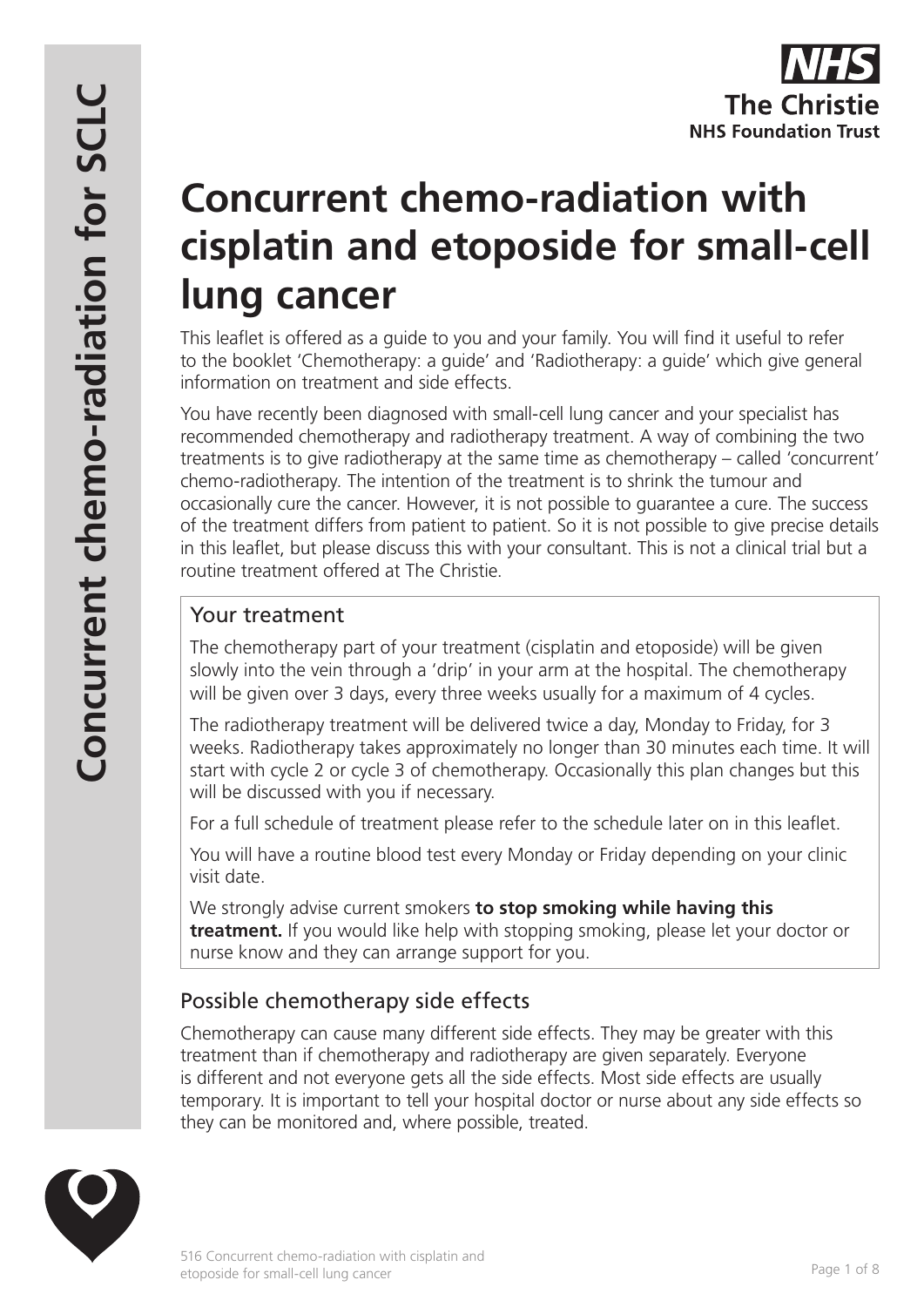## **Kidney function**

Cisplatin can rarely cause long term damage to the kidneys. Your kidney function will be closely monitored at each clinic visit. It is important to monitor how your kidneys are working while you are having treatment. We will do this through routine blood tests or GFR test (most accurate test of kidney function). It is important to drink plenty of fluids (at least 8 cups) the day before and for a few days after chemotherapy.

## **Extravasation**

Extravasation is when chemotherapy leaks outside the vein. If you develop redness, soreness or pain at the injection site at any time please let us know straightaway.

This treatment can have serious or possibly life-threatening side effects. It is very important that you report side effects straight away. Don't delay, if you feel unwell, please ring The Christie Hotline on **0161 446 3658**. The lines are open 24 hours a day.

## **Flu vaccinations**

Is it alright for me to have a flu jab during the time I'm having chemotherapy? It's safe to have a flu jab, but depending on the sort of chemotherapy you have had, it may not give quite as much protection against infection as usual. Some patients may need two vaccinations. However, if you're thinking of having any other vaccinations, do check with your Christie doctor first, because some vaccines should be avoided.

## Common side effects (more than 1 in 10)

## **Increased risk of serious infection**

You are vulnerable to infection while you are having chemotherapy. Minor infections can become lifethreatening in a matter of hours if left untreated. Symptoms of infection include fever, shivering, sweats, sore throat, diarrhoea, discomfort when you pass urine, cough or breathlessness. We recommend that you use a digital thermometer so you can check your temperature. You can buy one from your local chemist. You may be given injections or antibiotics to help reduce the risk of having a serious infection.

## If you feel unwell, you have symptoms of an infection or your temperature is 37.5ºC or above, or below 36ºC contact The Christie Hotline straight away.

## **Anaemia**

You may become anaemic and experience excessive tiredness, feel dizzy, breathless and /or look pale. You may need a blood transfusion.

#### **Increased risk of bleeding**

You may get nose bleeds, bruising or bleeding gums. You may need a transfusion of platelets.

## **Nausea and vomiting (sickness)**

The severity of this varies from person to person. Anti-sickness medication will be given

along with your chemotherapy to prevent this. You will also be given anti-sickness tablets to take at home. If you continue to feel or be sick, contact your GP or The Christie because your anti-sickness medication may need to be changed or increased, and you may need extra fluid through a drip. **!**

#### **Hair loss**

Hair loss is usually total. The hair falls out gradually 10 to 14 days following your first course of treatment. The time scale varies from person to person. Please remember that this is a temporary side effect and your hair will grow back when your treatment is completed. Very rarely, hair loss can be permanent.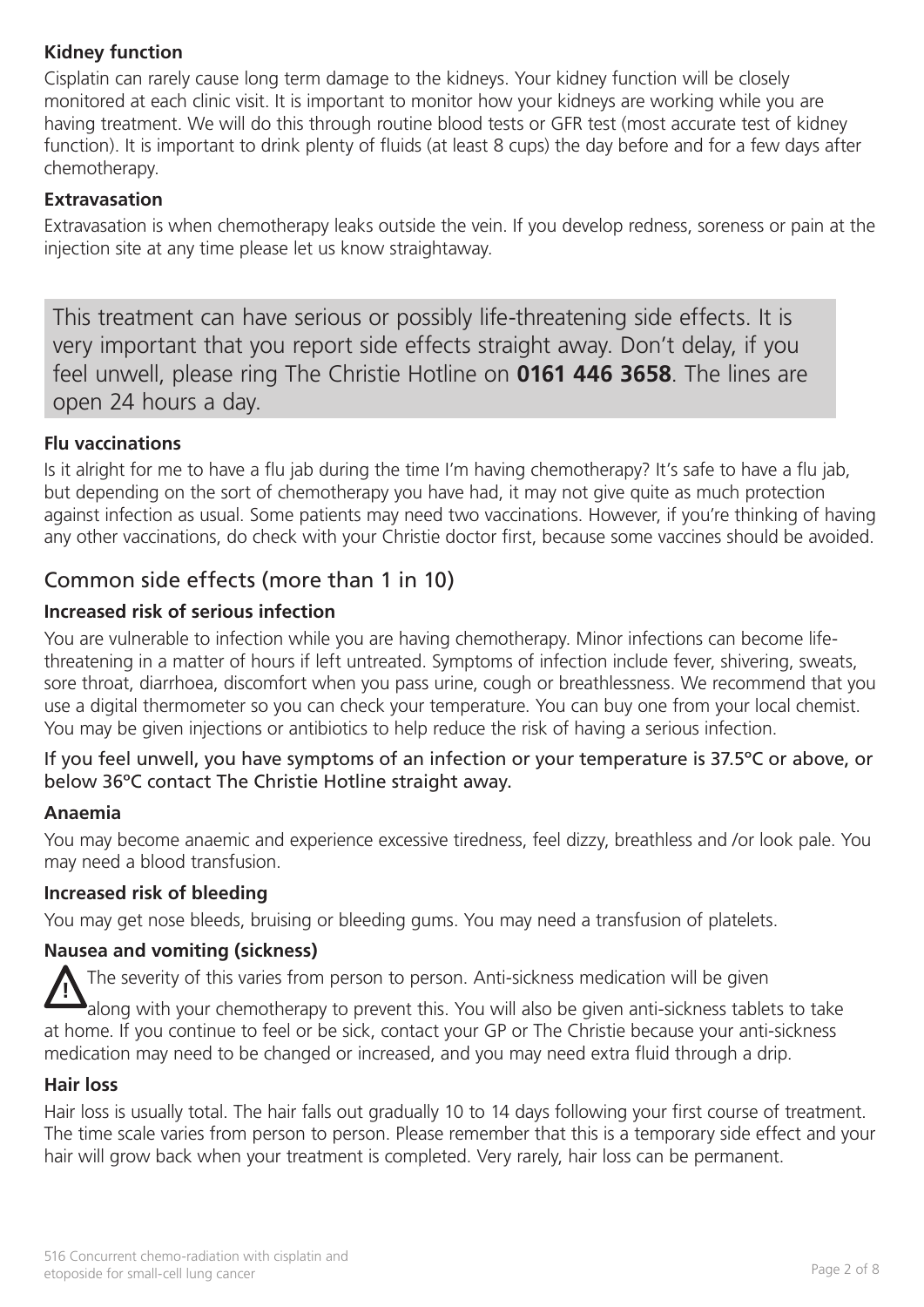The cancer information centre offers a coping with hair loss service to all patients where support, information and advice will be given. Drop in, contact 0161 446 8100 or email informationcentre@ christie.nhs.uk. Information about the wig service can also be found here and vouchers for wigs can also be obtained for eligible patients. The wig room provides a drop in service, please see The Christie leaflet 'The wig fitting service' for further information.

The Maggie's Centre runs a Talking Heads hair loss support workshop for anyone who is anticipating or experiencing hair loss (both men and women). These sessions cover the practicalities of hair loss as well as offering support with its emotional impact.

Contact Maggie's on 0161 641 4848 or email Manchester@maggiescentres.org.

## **Strange taste**

Occasionally during treatment you may experience a strange taste, sometimes described as metallic or bitter. A strongly flavoured sweet or mint will help to disguise this.

## **Sore mouth**

Your mouth may become sore or dry, or you may notice small mouth ulcers during this treatment. Drinking plenty of fluids and cleaning your teeth regularly and gently with a soft toothbrush can help to reduce the risk of this happening. We can prescribe a mouthwash for you to use during treatment. You can dilute this with water if your mouth is sore. Ask your doctor or nurse for further advice. There is also general mouth care information in the chemotherapy booklet. If you continue to have a sore mouth, please contact The Christie Hotline on 0161 446 3658.

## **Loss of appetite**

If you experience a loss of appetite, please be sure to tell your doctor or nurse at your next hospital visit. Ask staff for a copy of The Christie booklet 'Eating – help yourself', which has useful ideas about diet when you are having treatment.

## **Lethargy**

Some chemotherapy may make you feel tired and lacking in energy. It can be frustrating when you feel unable to cope with routine tasks. If you do feel tired, take rest and get help with household chores. If necessary, take time off work. Gentle exercise such as walking can be beneficial.

## **Tinnitus and high frequency hearing loss**

You may develop tinnitus (ringing in the ears), this sensation should subside when your treatment finishes. High frequency hearing loss can also occur with this chemotherapy, this may be permanent

## Uncommon side effects (less than 1 in 10)

## **Upset bowels**

You may get upset bowels with this chemotherapy:

Diarrhoea. If this becomes a problem while you are having treatment, anti-diarrhoea tablets can be prescribed by your GP for a temporary period until this is resolved. If the problem persists contact this hospital. Ask the staff for a copy of 'Eating: help yourself ' which has useful ideas about diet when you are having treatment.

Constipation. Try to drink plenty of fluids and eat foods high in fibre. Tell your doctor who may prescribe a suitable laxative.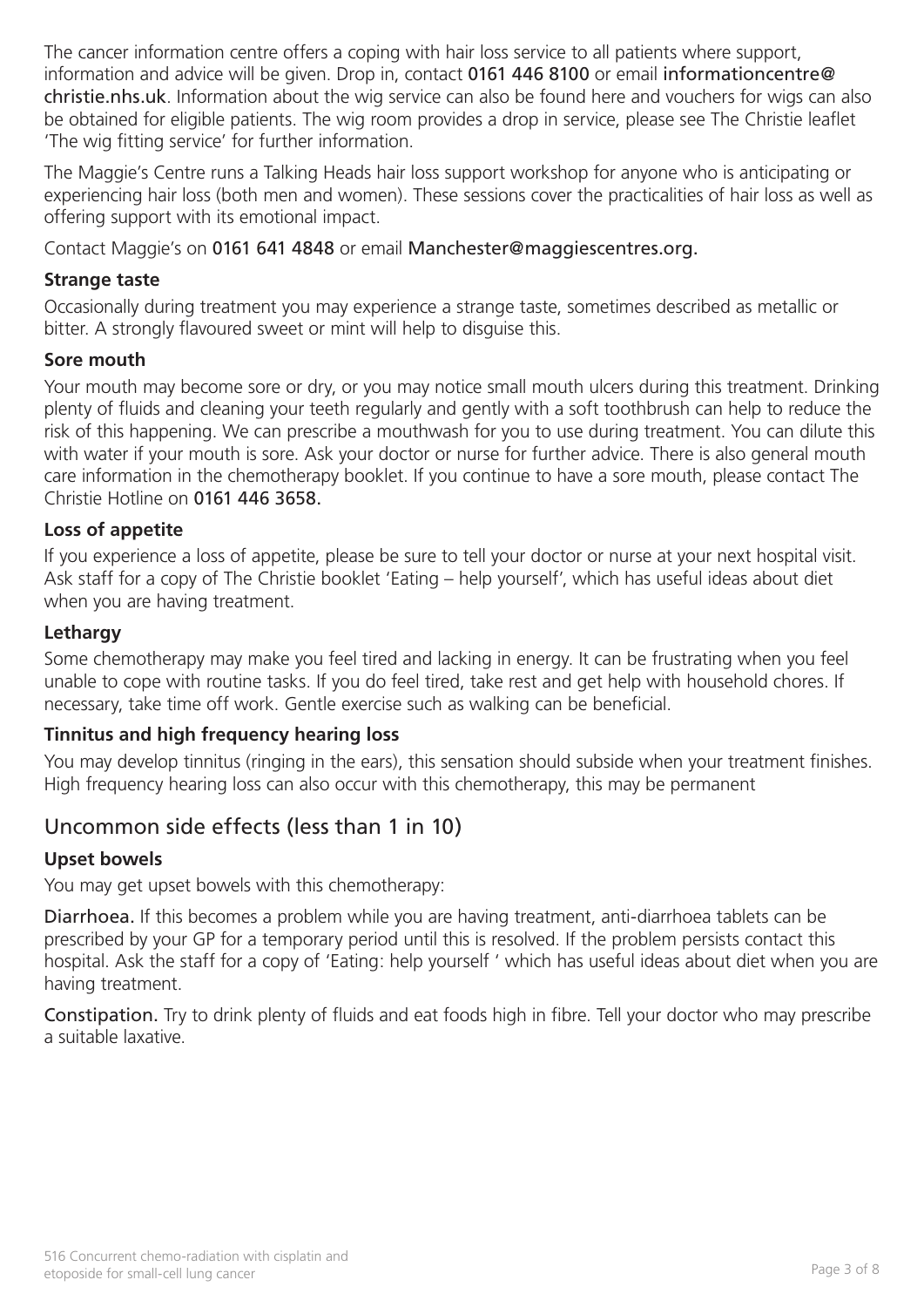# Rare side effects (less than 1 in 100)

# **Blood clots**

During chemotherapy you are more at risk of blood clots in the legs (DVT) or lungs **!**

(PE). Occasionally these clots can be life-threatening. To help prevent clots, keep mobile and drink plenty of non-alcoholic fluids.

## **Tingling and numbness in the fingers or toes**

Usually only mild and temporary. Please report these symptoms to your doctor on your next hospital visit. On rare occasions, this may be permanent.

## **Serious and potentially life threatening side effects**

In a small proportion of patients chemotherapy can result in very severe side effects which may rarely result in death. The team caring for you will discuss the risk of these side effects with you.

## **Other medicines:**

Please ask your doctor at The Christie for advice about any other medication you are taking, including nonprescribed medicines, complementary therapies and herbal medicines.

## Possible radiotherapy side effects

Acute side effects are temporary and affect everyone having radiotherapy. They will vary depending on which area is being treated, and your general fitness. They usually develop 10 to 14 days after the first day of your treatment and can last for up to 6 weeks after treatment is complete.

The early side effects of concurrent chemo-radiotherapy may include:

## **Difficulty in swallowing**

Inflammation of the gullet (oesophagitis) can cause discomfort when swallowing (dysphagia). Your doctor can prescribe medicines to alleviate this symptom and the hospital dietitian can advise about modifications to your diet and supplements. You should concentrate on maintaining a good fluid intake.

## **Tiredness**

Tiredness related to radiotherapy varies a lot from person to person. You should stay moderately active but avoid making yourself too tired.

#### **Pain**

Some pain in the chest in the 24 hours after the first treatment. This is usually and settles down fairly quickly.

## **Cough**

Increase in your cough and sputum (spit) which may contain a little blood. Don't worry, this is quite normal. If you are having difficulties with this during treatment, let your doctor know. Coughs can sometimes worsen when treatment finishes.

#### **Shortness of breath**

Inflammation of lung tissue (pneumonitis) can cause a cough and a degree of breathlessness during or shortly after radiotherapy. A variant of this side effect can cause troublesome breathlessness about six weeks after radiotherapy is completed. In rare circumstances, this may need urgent assessment and could become life-threatening without any treatment. You should ring The Christie Hotline on 0161 446 3658 if you are concerned.

#### **Skin rash**

Skin reaction can be caused by radiotherapy treatment, similar to sunburn. On rare occasions a cream may be needed.

These side effects tend to build up during treatment and are at their worst in the last week of treatment or in the first 2 weeks after treatment is completed. They then recover 3 - 6 weeks after treatment.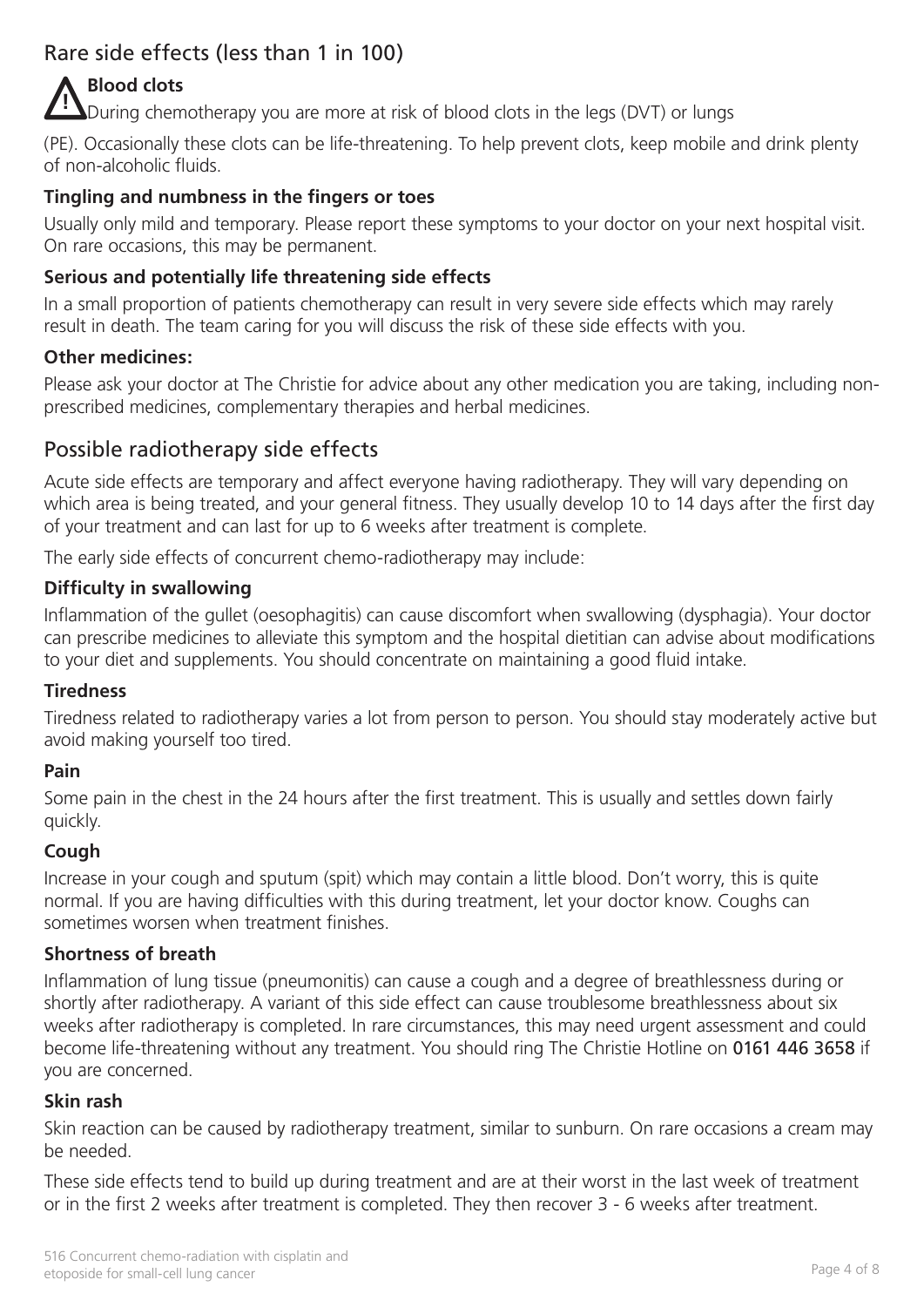# Late side effects of radiotherapy

Some side effects may become evident only after a number of years. However, your doctor can take action to avoid these for most patients, so the potential benefit you receive from treatment should outweigh the risks of serious long term side effects to the heart, lungs, kidneys and bone marrow. With some drugs there is also a small but definite risk of an increased chance of developing another cancer. If any of these problems specifically applies to you, the doctor will discuss these with you and note this on your consent form.

## **Shortness of breath**

Damage to the normal lung tissue may occur from radiotherapy. This can result in shortness of breath and increased risk of infections. Radiotherapy may leave the lung with some scarring (fibrosis). This can mean that your lung does not work quite as well as it did before, and you may notice a slight increase in breathlessness. It may be possible to learn breathing exercises or use medicine to reduce your breathlessness but, in some rare cases, the breathing deterioration can be irreversible.

## **Persistent difficulty in swallowing**

Narrowing of the gullet may need a minor procedure to stretch the gullet (dilatation) or in rare cases surgery. If you experience swallowing difficulties months after completion of the combined treatment, further investigations (a gastroscopy – tube into the stomach) may be necessary.

## **Bone (ribs) weakness**

Radiotherapy in rare cases can produce some thinning of the ribs. Following a severe cough, this can result in chest pain and/or minor rib fracture.

## **Spinal cord damage**

Radiotherapy may in extremely rare cases lead to injury of the spinal cord which can cause permanent difficulties in walking and loss of sensation in the lower body. Every effort is made to carefully plan your treatment so as to avoid this problem.

The risk of these late side effects is generally small as the treatment is planned carefully to try to avoid them. If you do have late side effects they will become noticeable 6-18 months after radiotherapy is completed and are generally permanent.

## **Serious and potentially life threatening side effects**

In a small proportion of patients chemotherapy can result in very severe side effects which may rarely result in death. The team caring for you will discuss the risk of these side effects with you.

## Sex, contraception and fertility

## **Protecting your partner and contraception**

We recommend that you or your partner use a condom during sexual intercourse while you are having the course of chemotherapy. Chemotherapy is dangerous to unborn babies and this will also protect you and your partner from any chemotherapy drugs that may be present in semen and in the vagina. If you suspect that you may be pregnant please tell your doctor immediately.

## **Fertility**

This chemotherapy may affect your ability to have children. Your doctor or nurse should have discussed this with you. If not, please ask them before you start treatment.

## **Loss of periods**

Due to the effect of chemotherapy on the ovaries, you may find that your periods become irregular or stop. This is more likely in women over the age of 40 when most women will notice some change in their periods. It is less common in women under the age of 40 but does still happen and can result in significant menopausal symptoms (see section below). Even if your periods stop completely during chemotherapy your periods may come back several years later. This means that you may be able to become pregnant even many years after chemotherapy. It is very important to use contraception if you don't want to get pregnant.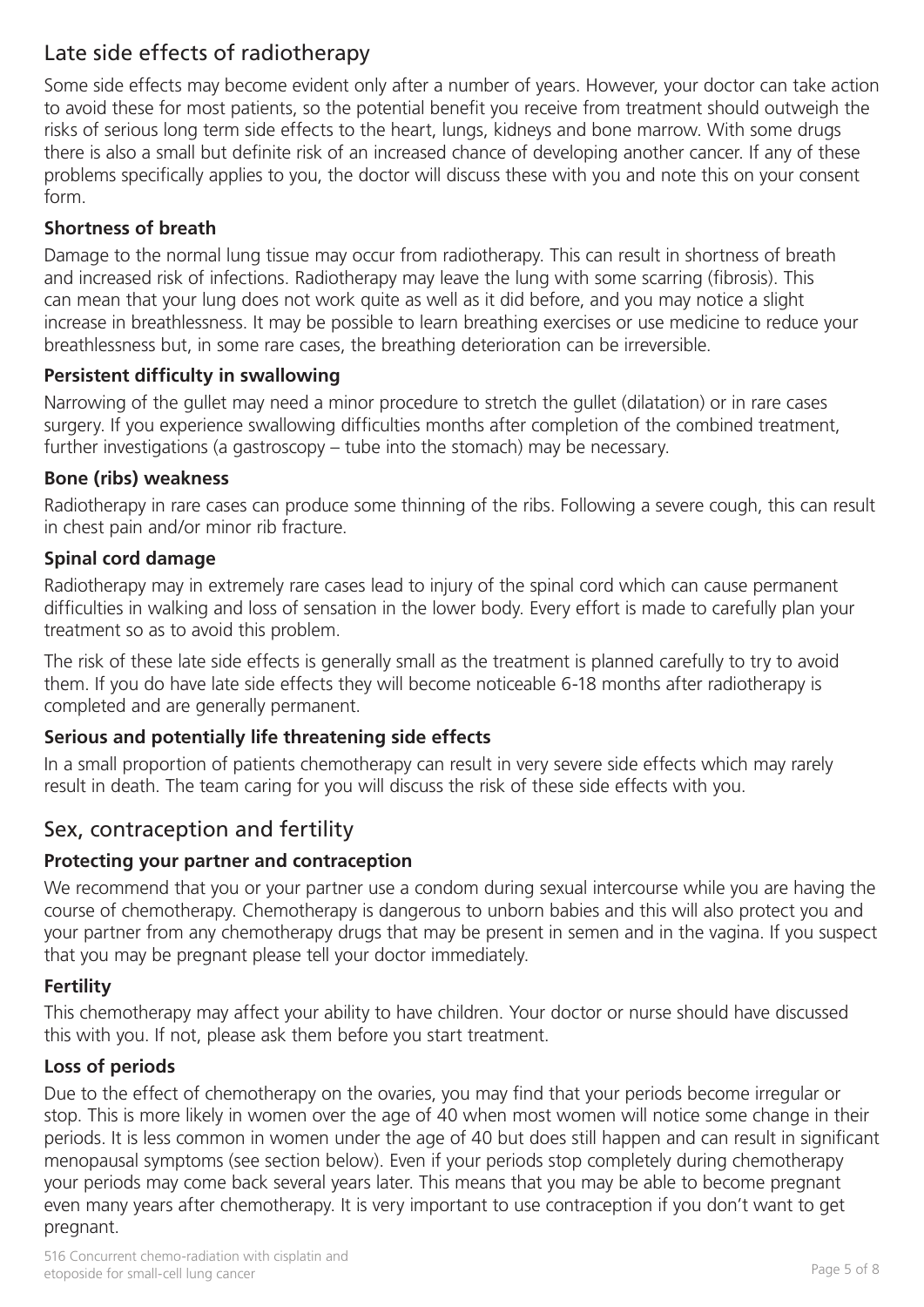## **Menopausal symptoms**

When the ovaries stop working due to chemotherapy or during a natural menopause most women experience symptoms such as hot flushes, sweats (night and day) and vaginal dryness. These hormonal changes can make the vagina feel as though it has shrunk and become less easy to stretch. This is called vaginal atrophy and can result in discomfort, pain on sexual intercourse, itching and recurrent urine infections. If your ovaries don't start to work again the vaginal symptoms can be permanent, although the flushes and sweats tend to reduce and stop over a small number of years. Some women who have already gone through menopause may notice their symptoms worsening for a time after chemotherapy.

The vaginal symptoms can start early and the longer they are left the harder they can be to treat. Please contact your specialist nurse either in clinic or by phone when the symptoms first develop if you would like help. Symptoms can be managed in several ways including gels, essential oil pessaries and sometimes local oestrogen replacement. You may also find it helpful to request the booklet 'Menopausal symptoms and breast cancer' by Breast Cancer Now (either from your specialist nurse, The Information Centre at The Christie, or online).

## What happens after this treatment?

You will be reassessed in clinic after completion of the combined treatment. We will see you as often as every couple of weeks until all side effects have gone. When the full treatment is completed you will be followed up every 3 months in clinic for the first year, 6 monthly until 2 years, and annually thereafter.

Another CT scan of your chest and abdomen will be done after completion of the full treatment and a year after the start of the treatment. You will also have chest X-rays done at each visit to the hospital.

| <b>Week</b><br><b>No</b> | <b>Week</b><br>Day | <b>Treatment</b><br><b>Day</b> | <b>Treatment Due</b>                                                                                         |  |
|--------------------------|--------------------|--------------------------------|--------------------------------------------------------------------------------------------------------------|--|
| $\mathbf{1}$             | Mon                | 1                              | Cycle 1<br>Day 1 chemotherapy cisplatin and etoposide (allow up to 21/2 hours)                               |  |
|                          | Tue                | $\overline{2}$                 | Day 2 chemotherapy etoposide (21/2hrs)                                                                       |  |
|                          | Wed                | 3                              | Day 3 chemotherapy etoposide (21/2 hrs)                                                                      |  |
|                          | Thur               | $\overline{4}$                 | Rest day                                                                                                     |  |
|                          | Fri                | 5                              | Clinic/rest day                                                                                              |  |
|                          | Sat                | 6                              | Rest day                                                                                                     |  |
|                          | Sun                | 7                              | Rest day                                                                                                     |  |
| $\overline{2}$           | Mon                | 8                              | Clinic day/rest                                                                                              |  |
|                          | Tue                | 9                              | Rest day                                                                                                     |  |
|                          | Wed                | 10                             | Rest day                                                                                                     |  |
|                          | Thur               | 11                             | Rest day                                                                                                     |  |
|                          | Fri                | 12                             | Clinic/rest day                                                                                              |  |
|                          | Sat                | 13                             | Rest day                                                                                                     |  |
|                          | Sun                | 14                             | Rest day                                                                                                     |  |
| $\overline{\mathbf{3}}$  | Mon                | 15                             | Clinic day/rest day                                                                                          |  |
|                          | Tue                | 16                             | Rest day                                                                                                     |  |
|                          | Wed                | 17                             | Rest day                                                                                                     |  |
|                          | Thur               | 18                             | Rest day                                                                                                     |  |
|                          | Fri                | 19                             | Clinic day/rest day                                                                                          |  |
|                          | Sat                | 20                             | Rest day                                                                                                     |  |
|                          | Sun                | 21                             | Rest day                                                                                                     |  |
| $\overline{4}$           | Mon                | 22                             | Cycle 2<br>Day 1 chemotherapy cisplatin and etoposide (allow up to 21/2 hours)<br>+Radiotherapy x 2 sessions |  |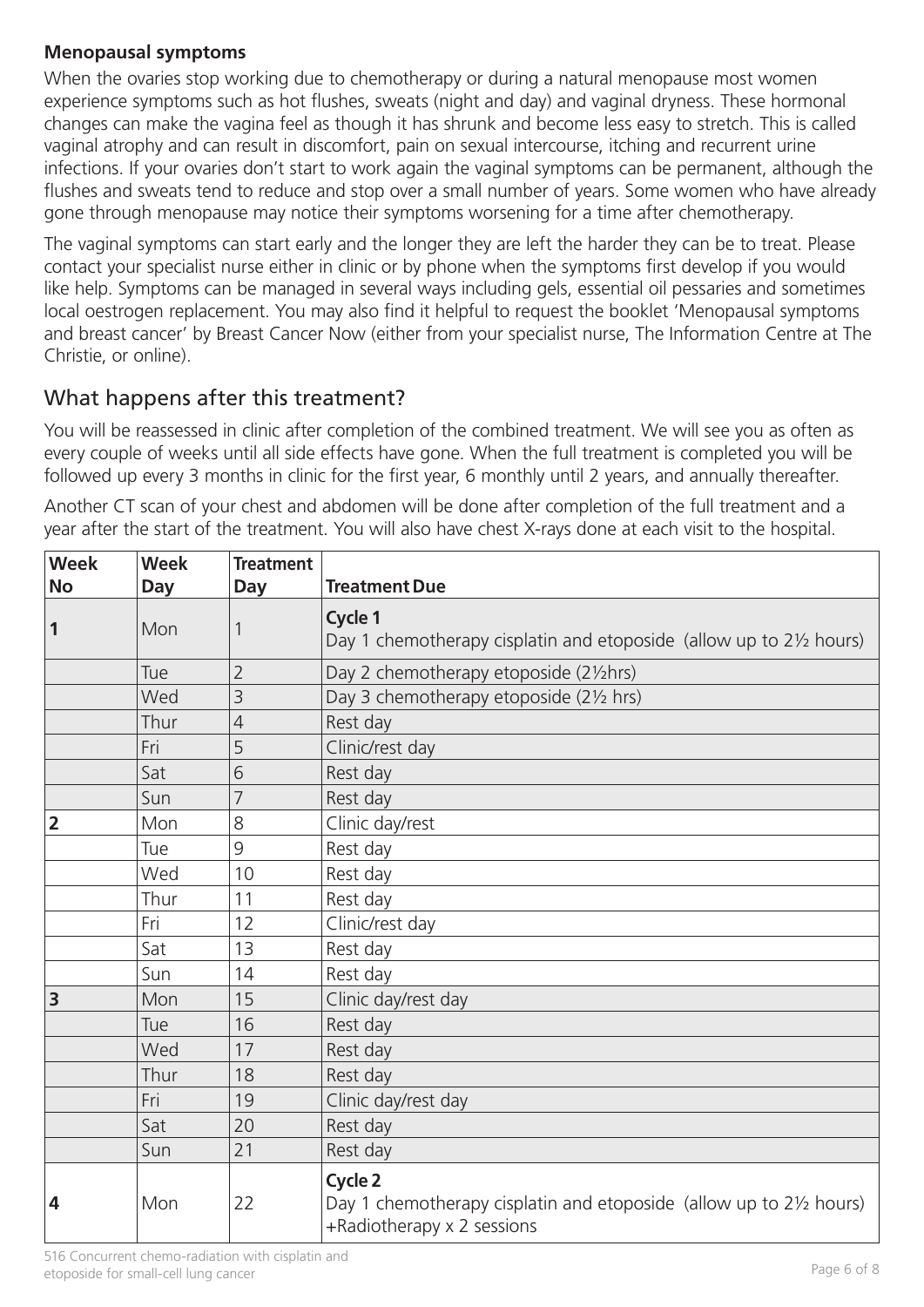|    | Tue  | 23    | Day 2 chemotherapy cisplatin and etoposide (allow up to 21/2 hours)<br>+Radiotherapy x 2 sessions                                                           |
|----|------|-------|-------------------------------------------------------------------------------------------------------------------------------------------------------------|
|    | Wed  | 24    | Day 3 chemotherapy/radiotherapy x 2                                                                                                                         |
|    | Thur | 25    | Radiotherapy x2                                                                                                                                             |
|    | Fri  | 26    | Radiotherapy x2                                                                                                                                             |
|    | Sat  | 27    | Rest day                                                                                                                                                    |
|    | Sun  | 28    | Rest day                                                                                                                                                    |
| 5  | Mon  | 29    | Radiotherapy x2/clinic                                                                                                                                      |
|    | Tue  | 30    | Radiotherapy x2                                                                                                                                             |
|    | Wed  | 31    | Radiotherapy x2                                                                                                                                             |
|    | Thur | 32    | Radiotherapy x2                                                                                                                                             |
|    | Fri  | 33    | Radiotherapy x2/clinic                                                                                                                                      |
|    | Sat  | 34    | Rest day                                                                                                                                                    |
|    | Sun  | 35    | Rest day                                                                                                                                                    |
| 6  | Mon  | 36    | Radiotherapy x2/clinic                                                                                                                                      |
|    | Tue  | 37    | Radiotherapy x2                                                                                                                                             |
|    | Wed  | 38    | Radiotherapy x2                                                                                                                                             |
|    | Thur | 39    | Radiotherapy x2                                                                                                                                             |
|    | Fri  | 40    | Radiotherapy x2 / clinic                                                                                                                                    |
|    | Sat  | 41    | Rest day                                                                                                                                                    |
|    | Sun  | 42    | Rest day                                                                                                                                                    |
| 7  | Mon  | 43    | Cycle 3<br>Day 1 chemo cisplatin and etoposide (allow up to $2\frac{1}{2}$ hours)<br>(If radiotherapy to start with cycle 3 see cycle 2 above for schedule) |
|    | Tue  | 44    | Day 2 chemotherapy cisplatin and etoposide (allow up to 2 <sup>1/2</sup> hours)                                                                             |
|    | Wed  | 45    | Day 3 chemotherapy cisplatin and etoposide (allow up to 21/2 hours)                                                                                         |
|    | Thur | 46    | Rest day                                                                                                                                                    |
|    | Fri  | 47    | Clinic/rest day                                                                                                                                             |
|    | Sat  | 48    | Rest day                                                                                                                                                    |
|    | Sun  | 49    | Rest day                                                                                                                                                    |
| 8  |      | 50-56 | REST WEEK apart from clinic appointment                                                                                                                     |
| 9  |      | 57-63 | REST WEEK apart from clinic appointment                                                                                                                     |
| 10 | Mon  | 64    | Cycle 4<br>Day 1 chemotherapy cisplatin and etoposide (allow up to 21/2 hours)                                                                              |
|    | Tues | 65    | Day 2 chemo cisplatin and etoposide (allow up to 21/2 hours)                                                                                                |
|    | Wed  | 66    | Day 3 chemo cisplatin and etoposide (allow up to<br>21/2 hours) CHEMOTHERAPY COMPLETED                                                                      |
| 11 | Wed  |       | Clinic visit                                                                                                                                                |

*© 2020 The Christie NHS Foundation Trust. This document may be copied for use within the NHS only on the condition that The Christie NHS Foundation Trust is acknowledged as the creator.*